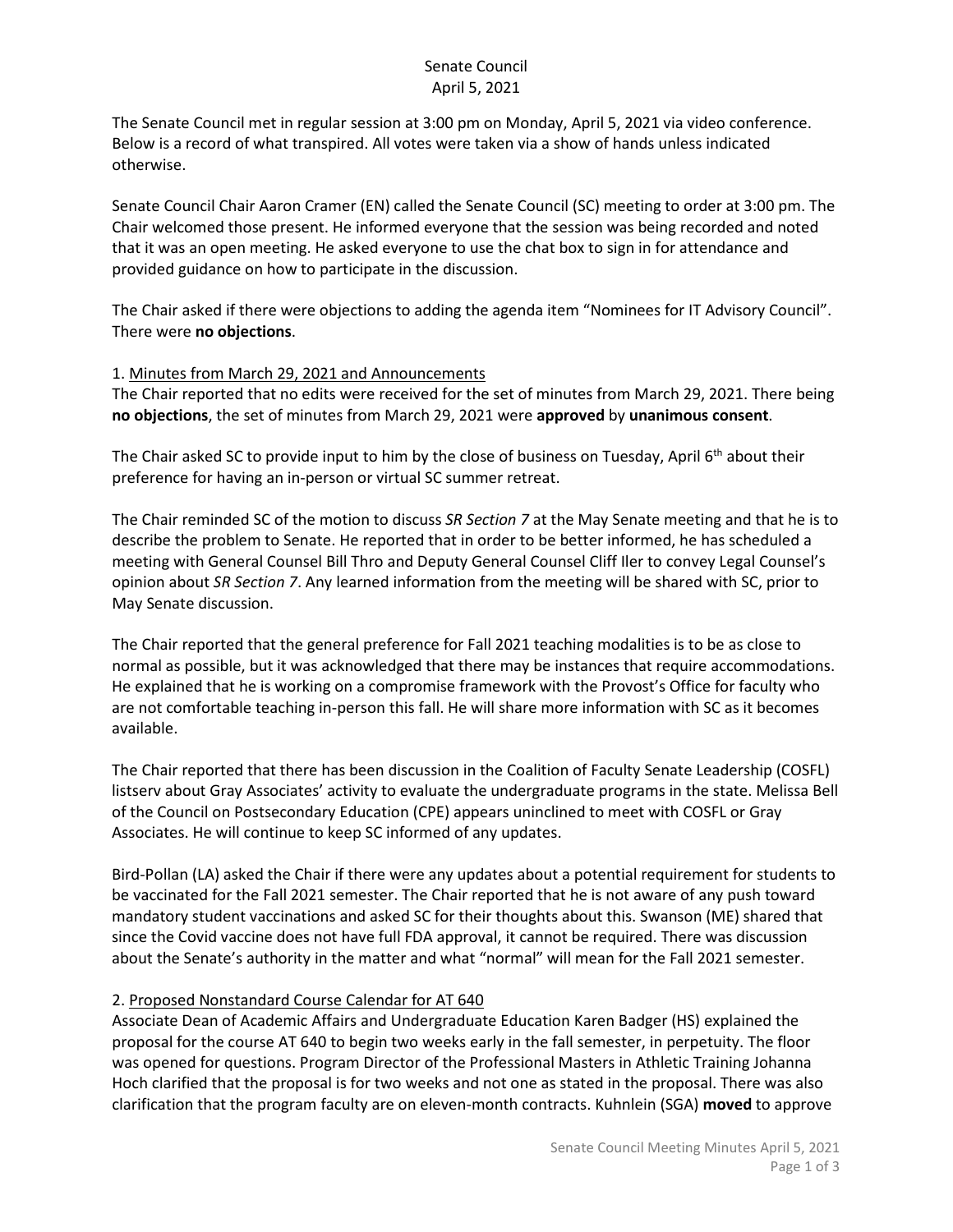the proposed nonstandard course calendar for AT 640 with the noted revision of two weeks. Vincent (BE) **seconded**. The Chair asked if there was debate and there was none. A **vote** was taken and the motion **passed** with none opposed. Badger confirmed that she would send the corrected proposal to the SC Office.

## 3. Proposed Nonstandard Course Calendar for GEN 300

Associate Professor David McNear explained the proposal for GEN 300 to begin the Fall 2021 semester two weeks early. McNear confirmed that the course is two credit hours and that there is a proposed new course in Curriculog that will be coming back to SC again to request an early start in perpetuity. There was also discussion about awareness of socioeconomic barriers for students and the brief overlap of the course with the summer semester. Vincent (BE) **moved** to approve the proposed nonstandard course calendar for GEN 300 for Summer 2021. Collett (HS) **seconded**. The Chair asked if there was debate and there was none. A **vote** was taken and the motion **passed** with none opposed.

### 4. Request for Extension of Badge Pilot

Associate Provost of Teaching, Learning, and Academic Innovation Kathi Kern explained the request to extend the digital badge pilot. She shared that a digital badge workgroup is exploring guidance for the future of a digital badging program and President Capilouto has encouraged the workgroup's efforts. She also offered detailed information about what digital badges are and their importance to students and the University. Vincent (BE), who is serving as the SC representative in the workgroup, added that they are researching governance and process for establishing digital badges. She also noted that digital badges at UK have been driven by faculty and that many are interdisciplinary. The Chair asked Kern if there were any concerns about asking faculty in the units that are offering the courses for digital badges to approve the digital badges and she did not have any concerns. The Chair asked if there were any concerns about bringing the digital badge pilot extension request to Senate in the April meeting and there were no concerns. Grossman (AS) suggested using the digital badge program implementation as part of the new Quality Enhancement Plan (QEP).

Grossman (AS) **moved** for SC to recommend that Senate approve the extension of the Digital Badge Program Pilot. Cantrell (ED) **seconded**. The Chair asked if there was debate and there was discussion about the timeline of the pilot. Oltmann (CI) **moved** to amend the motion by adding that the Digital Badge Program Pilot is extended until the end of the 2021 calendar year. Cantrell (ED) **seconded**. The Chair asked if there was debate and there was none. A vote was taken and the amendment **passed** with none opposed and one abstained. The Chair asked if there was any other debate on the motion and there was discussion about the approval of badge content. A vote was taken and the amended motion **passed** with none opposed and one abstained.

#### 5. Committee Reports

a. Senate's Academic Programs Committee (SAPC) - Leslie Vincent, Chair

# i. Proposed Significant Change to MS Data Science

Vincent explained the proposed significant change to the MS Data Science. The Chair asked if there were any questions and there were none. The Chair stated that the **motion** on the floor was a recommendation from the SAPC that the University Senate approve a significant change to the MS Data Science in the Department of Computer Science within the College of Engineering. Because the motion came from committee, no **second** was needed. The Chair asked if there was any debate on the proposal and there was none. A **vote** was taken and the motion **passed** with none opposed and one abstained.